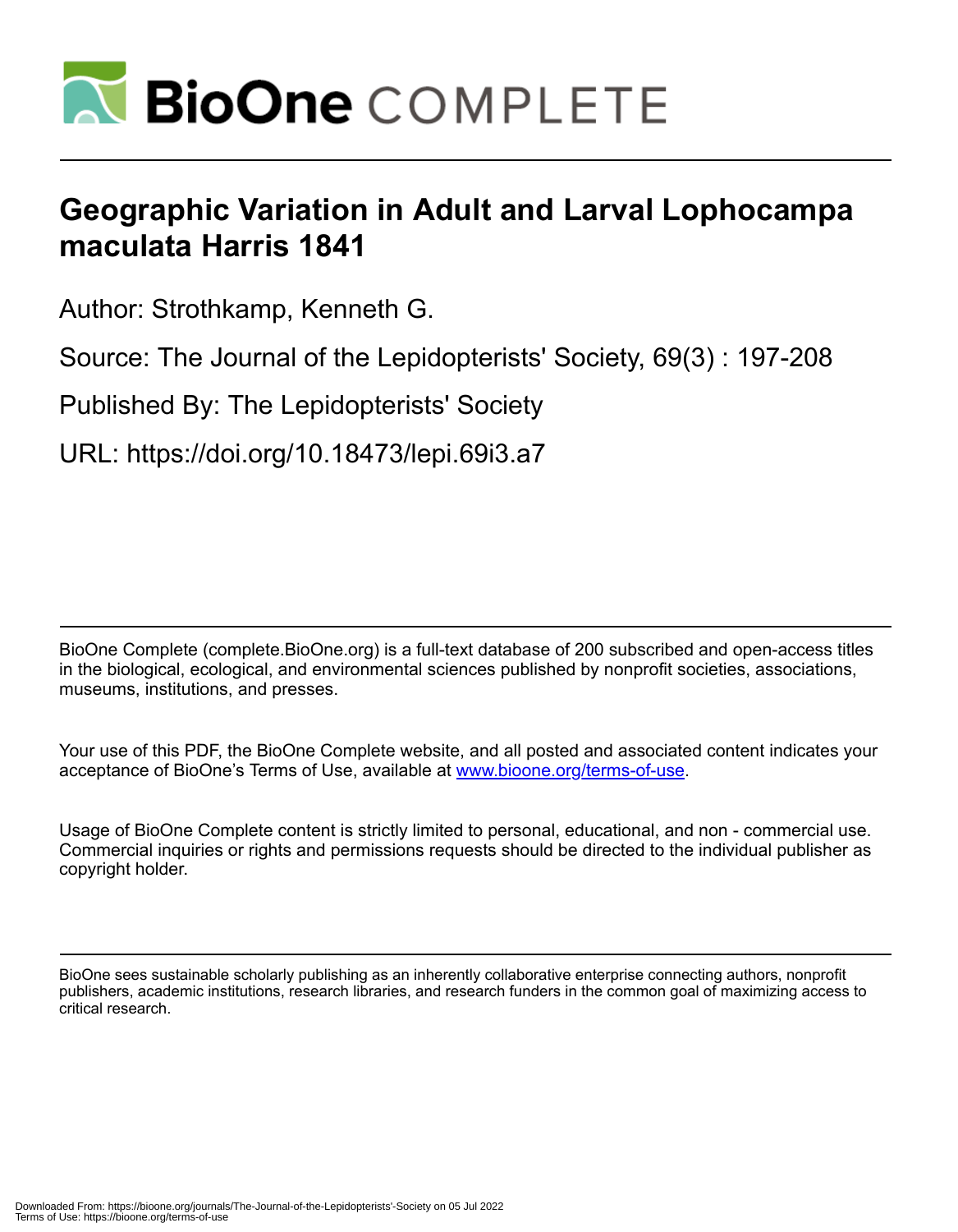# GEOGRAPHIC VARIATION IN ADULT AND LARVAL *LOPHOCAMPA MACULATA* HARRIS 1841

#### KENNETH G. STROTHKAMP

Chemistry Department, Lewis & Clark College, 0615 SW Palatine Hill Road, Portland, OR 97219, email: kgs@lclark.edu

**ABSTRACT.** The spotted tussock moth, *Lophocampa maculata* Harris 1841, inhabits a wide band of North America on both sides of the United States/Canadian border from coast to coast and extends southward along the Pacific coast and in the major mountain ranges of the United States. Within this large range, the species exists as several geographic variants characterized by a number of phenotypic differences, most notably last instar larval coloration. Other distinctions include voltinism, with the California coastal variety being uniquely bivoltine, and larval food preference. While considered a generalist feeder on broadleaf trees, some geographic variants show strong preferences for a particular genus of food plant. Over most of its range, *L. maculata* exists in one of two larval color patterns. Last instars of the Eastern and California Coastal forms are a combination of black and yellow, while the Western Interior form is a combination of orange and black. However, in the Pacific Northwest there is a stable population exhibiting wide variation in larval coloration, with features of the color patterns of both the other two varieties. An additional, and perhaps unique, feature of larval coloration is the rare occurrence of individuals with partial depigmentation for one or two instars, followed by reversion to normal coloration in the last instar and the adult. These individuals are found in all of the geographic populations, although there are small distinctions in coloration that appear to be population-specific. Larval coloration results from three pigments. Exogenous xanthophylls, obtained from the diet produce the yellow color, whereas the endogenous black pigment is eumelanin. The orange pigment is most likely pheomelanin, produced endogenously.

**Additional key words:** bivoltinism, geographic range, pigmentation, melanin, xanthophylls

The New World genus *Lophocampa* is composed of about 70 species, most of which are tropical (Powell & Opler, 2009). There are 11 species north of the Mexican border, of which the Spotted Tussock Moth, *Lophocampa maculata* Harris 1841, (Erebidae, Arctiinae (Lafontaine 2010)) is the most widespread. It is found across North America on both sides of the United States/Canadian border and south in the United States in the Appalachian, Rocky and Pacific (Sierra Nevada, Cascade and the Coastal Range) mountains. It is also found along the immediate Pacific coast as far south as Los Angeles, CA. The species was first described from Massachusetts in 1841 (Harris 1841). In the late 19th century it was placed in the genus *Halysidota* and various forms were described differing in geographic location and larval appearance (Dyar 1892 a,b). These were regarded by some to represent separate species. Currently, the moth is placed in the genus *Lophocampa* and all the geographic variants are considered the same species.

Standard field guide descriptions of this species belie the considerable variation in phenotypic characteristics of the different populations across North America (Wagner 2005; Beadle 2012). This paper will describe the adult and larval characteristics of the various geographic races of *Lophocampa maculata*. For the purposes of this paper all varieties of this organism are considered to be the same species and the different forms and geographic segregates will be referred to as populations to avoid premature decisions concerning taxonomic levels. The species is considered to be univoltine and a generalist feeder on hardwood trees (Robinson 2002). However, as will be described, the various geographic populations differ significantly in many phenotypic and life history features. The genetic basis for these variations and the evolutionary history of the species giving rise to the present geographic variants are currently under active study.

#### MATERIALS AND METHODS

#### **Range Data**

Adult data were obtained from collections at Oregon State University, Los Angeles County Natural History Museum, Burke Museum at the U. of Washington, Spencer Museum, Royal British Columbia Museum, and private collections. Voucher specimens may be found at Oregon State University, Corvallis, OR.

In addition, the online databases BAMONA (butterfliesandmoths.org), the Moth Photographers Group (mothphotographersgroup) and BugGuide (VanDyk) were used to collect occurrence records and contact individuals to obtain additional data and documentation. Many of the adult and larval photographs were obtained from a large number of individuals, most found through BugGuide. This paper would have not been possible without their contributions and their names are listed in the acknowledgements. Most larval photographs of wild individuals are last instar as this stage is most commonly discovered.

Overall range data for the species was estimated mainly from adult records in museum collections and larval photographic records as described above. Subdivision into the various populations based on last instar color was determined from photographic data. As with all range data, interpolation between individual record locations was used. Within each geographic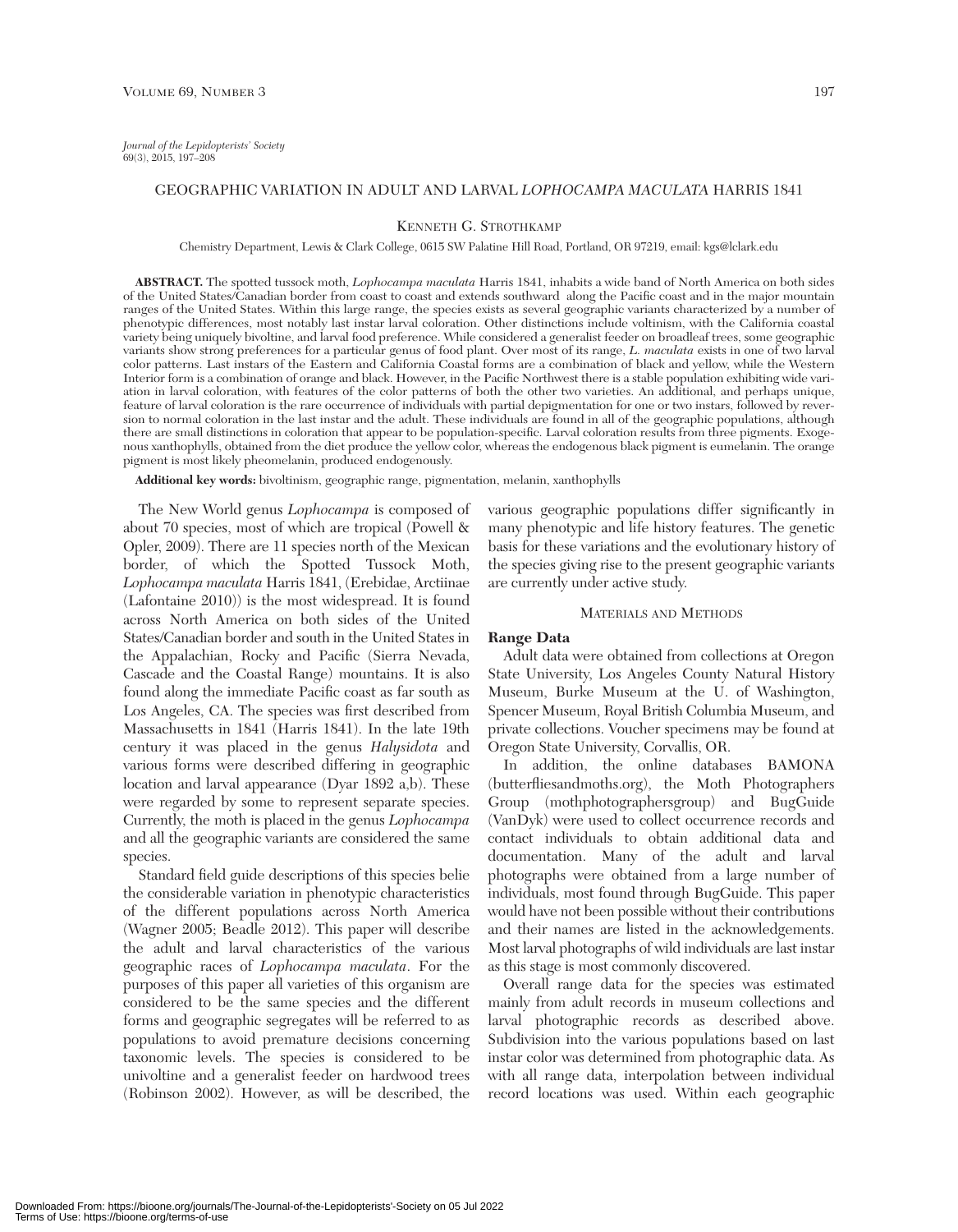





h



FIG. 1. Adult and larval forms of the geographic varieties of *Lophocampa maculata.* **a-c**, the high, intermediate, and low contrast forewing patterns (courtesy of Tom Dimock); **d**, eggs and newly hatched larvae; **e-g**, late first, second, and third instars; **h-i**, fifth instar Eastern form B/Y/B and Y varieties (courtesy of David Woo); **j**, fifth instar Western Interior form; **k-l**, fifth instar California Coastal form B/Y/B and Y varieties.

range, larval color patterns are consistent but occurrence of the species is restricted to suitable habitat.

#### **Chemical Analysis of Pigments**

Larval color variation is the most obvious difference between the various geographic populations. Pigments in setae were determined by chemical analysis. Analysis for eumelanin and pheomelanin was carried out by alkaline oxidation using hydrogen peroxide followed by high performance liquid chromatography (HPLC) analysis (Napolitano 2000). Pyrrole tricarboxylic acid served as the marker for eumelanin and benthiazole carboxylic acid for pheomelanin. A sample of synthetic pheomelanin, kindly provided by Dr. Napolitano, was used as a reference standard for that pigment and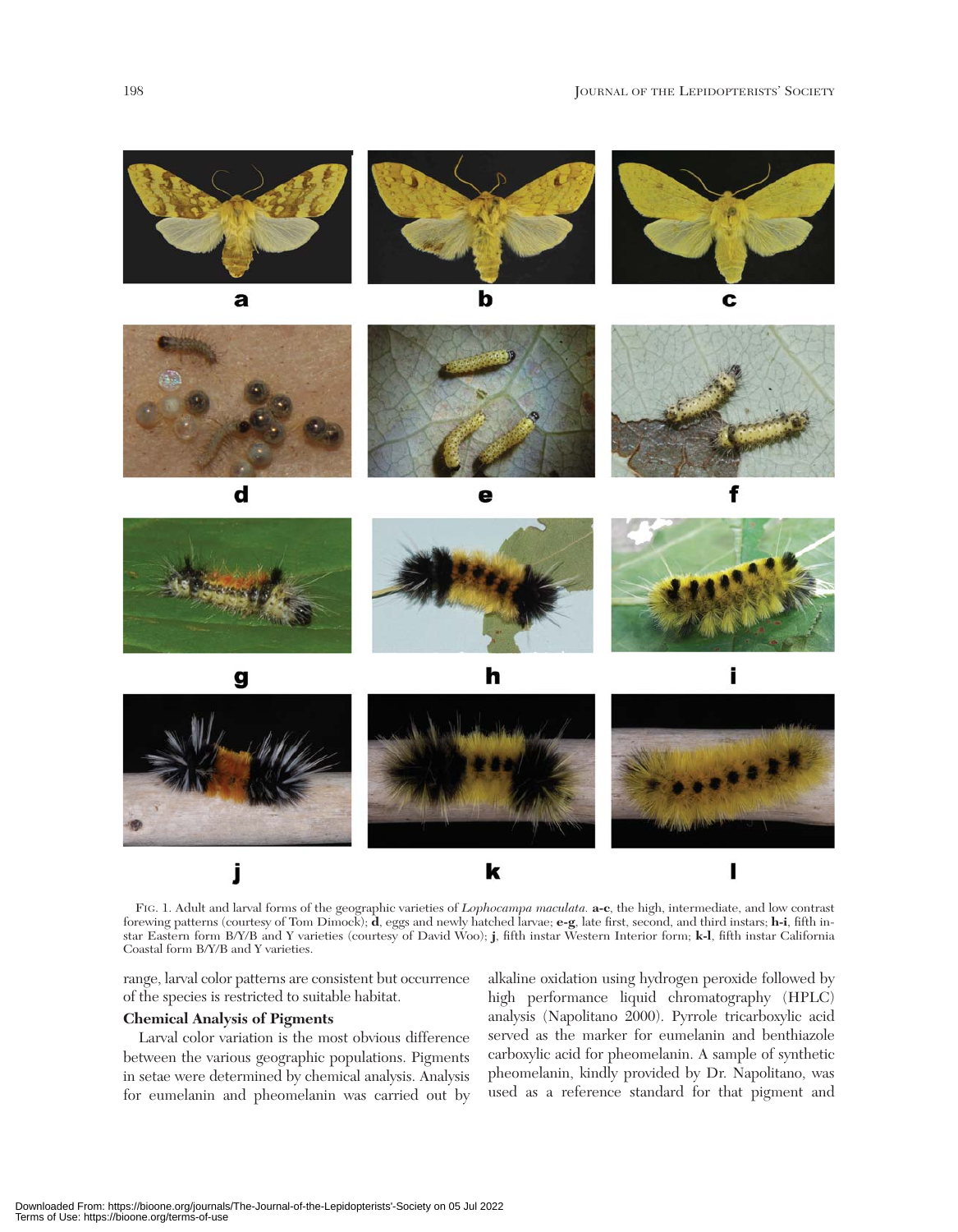eumelanin from black human hair was used as a eumelanin standard. Xanthophylls were extracted from setae and food plants, separated by HPLC (Thayer 1990), and characterized spectroscopically. The xanthophylls, zeaxanthin and lutein, were extracted from yellow corn (Moros 2002)), and used for comparison purposes.

# **Captive Rearing**

Eggs from wild females, typically captured at outdoor lighting sites, were obtained from various geographic regions and raised in the laboratory to investigate the complete cycle of larval development. Eggs and early instars were kept in Petri dishes while the later instars were housed in plastic boxes with nylon mesh tops. Eggs were lightly misted at intervals of several days to prevent desiccation. All specimens were reared at ambient temperature (15–21°C) on a cycle of 16 hours light: 8 hours dark. Larvae were fed ad libitum with either vine maple (*Acer circinatum*), pacific willow (*Salix lasiandra*) or dune willow (*Salix hookeriana*), depending on food preference. Cocoons were stored refrigerated at 5°C as described (Winter 2000). Several cohorts from each geographic population were reared to facilitate comparison of larval and adult phenotypes. Captive pairing of adults was carried out in nylon mesh cages  $(75\times38\times38$  cm; 0.11 m<sup>3</sup>). Adults were kept on the same 16:8 light: dark cycle as larvae and were fed a diluted maple syrup solution placed on a banana slice.

# **Voltinism**

Using museum data along with that from private collections, sufficient adult capture data were obtained from several narrowly defined geographic regions to assess voltinism. A kernel density calculation (MATLAB (www.mathworks.com)) was used to determine flight probability as a function of calendar date.

## **RESULTS**

## **Larval and Adult Phenotypes**

## **Eastern Population**

Figure 1 shows typical examples of larval and adult individuals. The forewing pattern of the adult can be divided into three types. The high-contrast form, which is present in all the geographic regions, is shown in (a). The intermediate- (b) and low-contrast (c) forms are found, along with the high-contrast form, in the California Coastal population and in a small region of the central Appalachians. The early instars, one through three, are virtually identical in all populations. Figure 1 d–g shows the eggs and newly hatched larvae, late 1st instar, 2nd and 3rd instars of captive-reared individuals. The 4th instars have the same coloration as the 5th instars and are not depicted in Figure 1. Most of the

available data on larvae of wild individuals are the 5th (and final) instar. Figure 1 h–l shows the coloration of the 5th instar from the different geographic populations. The appearance of individuals is determined by the pigmentation of the dense setae which cover the entire body. The Eastern population exhibits two larval varieties. These will be referred to as the black/yellow/black (B/Y/B) variety (Fig. 1h) and the all yellow variety (Y) (Fig. 1i). Both forms are characterized by a series of black middorsal setal tufts and longer, white setae at both ends of the body. These longer setae, which are white in all larval forms, are a hallmark of Lophocampa species. The Y form consistently exhibits eight black middorsal tufts. The number of visible spots is variable in the B/Y/B form because of variation in the extent of the black setae at both ends of the body. Based on available records of the two forms, the Y form is a minor component of the Eastern population. I have never observed it in several broods reared in captivity but photographic records of wild individuals suggest it occurs widely distributed within the Eastern populations, at low frequency (roughly estimated at <5% of individuals, based on relative numbers of the two phenotypes in photographic records).

The predominant adult form in the Eastern population has a strongly contrasting pattern of light and dark regions on the forewing (referred to as high contrast, HC, Fig. 1a). The hind wings of all *Lophocampa maculata* are cream-colored and are more opaque along the outer edge. Evidence from collections suggests that there is a variation in the adult phenotype found in the mid-Appalachian mountains (West Virginia and Kentucky) with much less contrast between the light and dark regions of the forewing. They can be divided into two types, intermediate contrast, IC and low contrast, LC, as previous defined (Fig. 1b and c). The IC and LC adult forms are only known from wild individuals. Thus, it is not known whether either of these adult phenotypes is connected to a particular larval phenotype.

## **Western Interior Population**

Western interior populations of *L. maculata* are characterized, in the last instar, by a color pattern of black ends and an orange central region, referred to as B/O/B (Fig. 1j), but they lack the black middorsal setal tufts. The coloration of this form is constant over its entire range, based on all available data, which includes both wild individuals and captive reared broods. Adults of this population are consistently the HC phenotype (Fig. 1a).

## **California Coastal Population**

Along the immediate coast of California there exists a population distinct from the Western Interior form in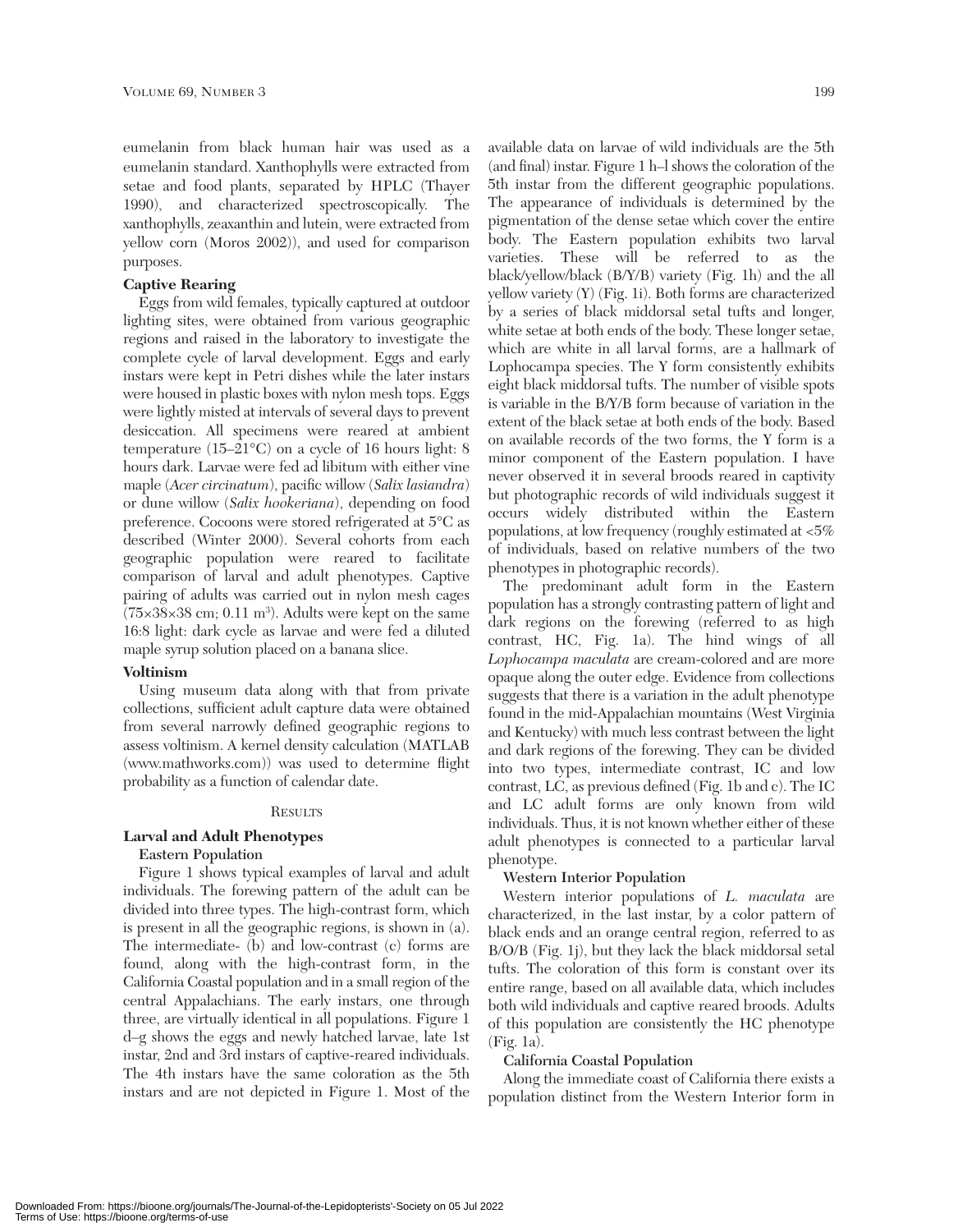

FIG. 2. Last instar larvae of *Lophocampa maculata* from the Pacific Northwest showing substantial variation in coloration. **a**, Sechet Peninsula, British Columbia, Canada (courtesy of Sylvia Moon); **b**, Olympic National Park, Washington, USA (courtesy of David Droopers); **c**, Trout Creek, Washington, USA (courtesy John Davis); **d**, Victoria, British Columbia, Canada (courtesy Ken Vaughn); **e**, N. Vancouver, British Columbia, Canada (courtesy of Eric Johnson); **f**, Gifford Pinchot N. F., Washington, USA ( courtesy of Hoppingcrow)

many ways and referred to as the CA Coastal form. This population has been studied both in the wild and in captive-reared broods, most from Aptos, CA. The appearance of last instar larvae is like that of the Eastern population. Individuals can be either the B/Y/B or Y phenotype (Fig. 1k and l). The number of black dorsal tufts is eight in the Y phenotype, like the Eastern counterpart. The B/Y/B phenotype has variable numbers of black middorsal tufts, as does the Eastern phenotype, dependent on the extent of the black regions at both ends of the body. Based on the frequency of the two color patterns in wild individuals and observations of captive reared broods, there is a roughly 50:50 ratio of the two phenotypes. This is in contrast to the Eastern form in which the B/Y/B phenotype predominates. Egg clusters obtained from wild females and raised in captivity produce broods with either all Y, or all B/Y/B forms or a mixture of the two (Table I). Mating of a captive female with a single captive male produced a brood with the mixed larval color phenotypes, indicating that mixed broods from wild females are not the result of their mating with two different males. The data in Table I show that when a brood is the mixed variety, the number of B/Y/B and Y individuals is always about equal.

Adults of this population occur in the HC, IC, and LC forewing patterns as shown previously (Fig. 1a–c). The frequency of the different adult forms appears to be uniform over the geographic range of the CA Coastal population unlike the Eastern population, where the LC variety appears to be confined to a small geographic area. Captive rearing of many CA Coastal broods does not indicate a correlation between the larval and adult phenotypes.

## **Pacific Northwest Population**

Unlike the other populations of *L. maculata*, in which the larval color phenotype is uniform (Western Interior) or a mixture of just two forms (Eastern and CA Coastal), the Pacific Northwest population (PNW) shows dramatic variation in the coloration of the last instar (Fig. 2). The extent of the black regions at either end of the body varies from none at one or both ends to the maximum extent for the species. Color of the central region can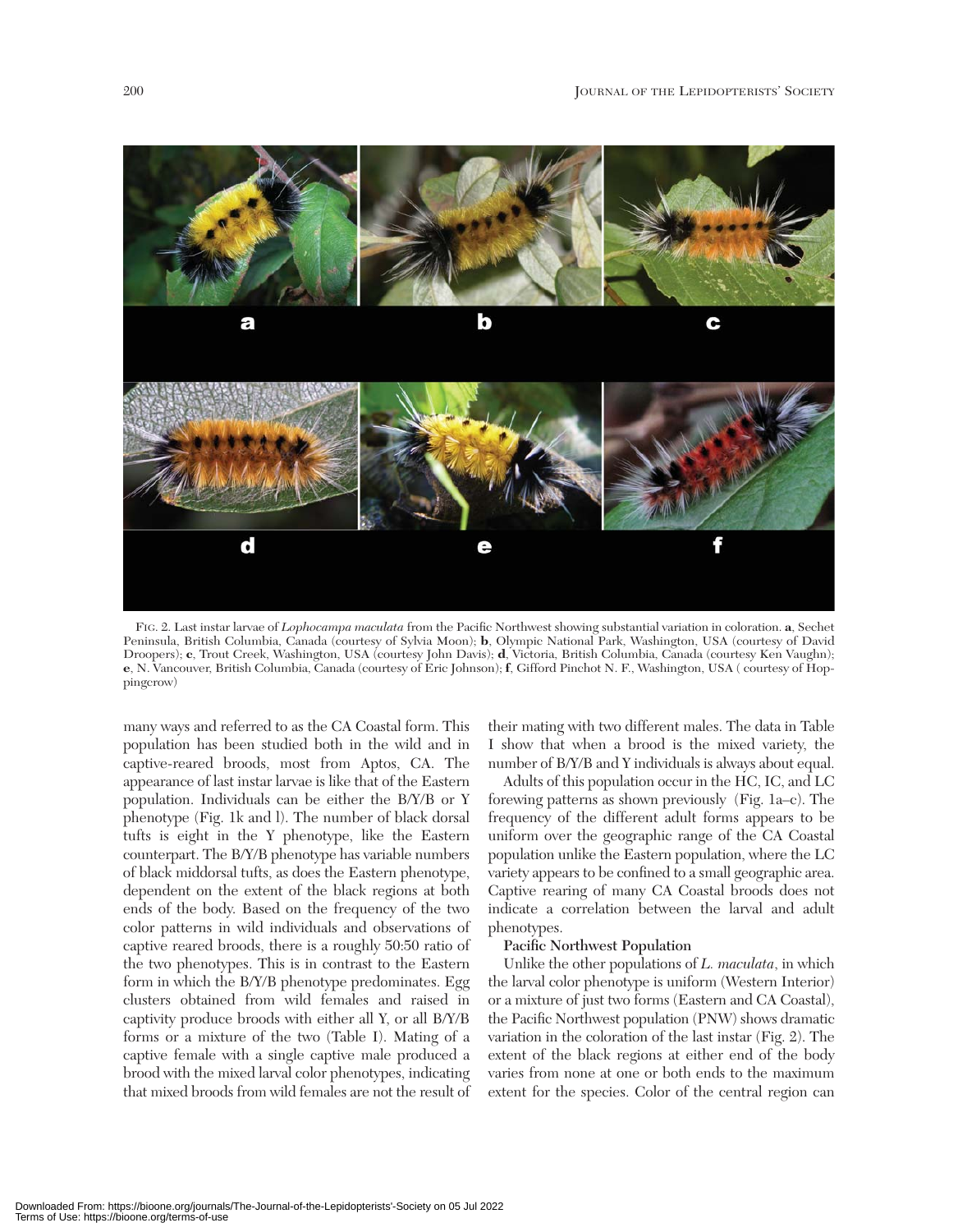

FIG. 3. Geographic range of *Lophocampa maculata* based on currently available data. Color coding shows the approximate range of the Eastern Form (yellow); Western Interior Form (orange); California Coastal Form (green) and Pacific Northwest Form (purple).

range from red-orange through the typical rusty orange to an orange-brown or bright yellow. Black middorsal setal tufts are always present, with the number being variable, depending on the extent of the black regions at both the anterior and posterior ends of the body, a feature similar to the Eastern and CA coastal forms. In individuals lacking the black end regions, the number of black dorsal tufts is eight, as in the Y form of the Eastern and CA Coastal populations. Captive rearing of egg clusters from single females indicate that considerable variation in coloration of 3rd and 4th instar larvae also occurs in the PNW population and that variation in early instars does not necessarily result in variation in the final

instar. The variability of the PNW population is in stark contrast to the Eastern, Western Interior and CA Coastal populations where there is uniformity of coloration within and between broods raised in captivity, except for the two major phenotypes, B/Y/B and Y, of the Eastern and CA Coastal populations. Adults of the PNW population consistently show the HC forewing pattern.

# **Geographic Range**

The geographic range for *Lophocampa maculata*, is divided into four regions defined by the coloration of last instar larvae (Fig. 3). These are referred to as the Eastern (E), Western Interior (WI), California Coastal (CA Coast) and Pacific Northwest (PNW) populations.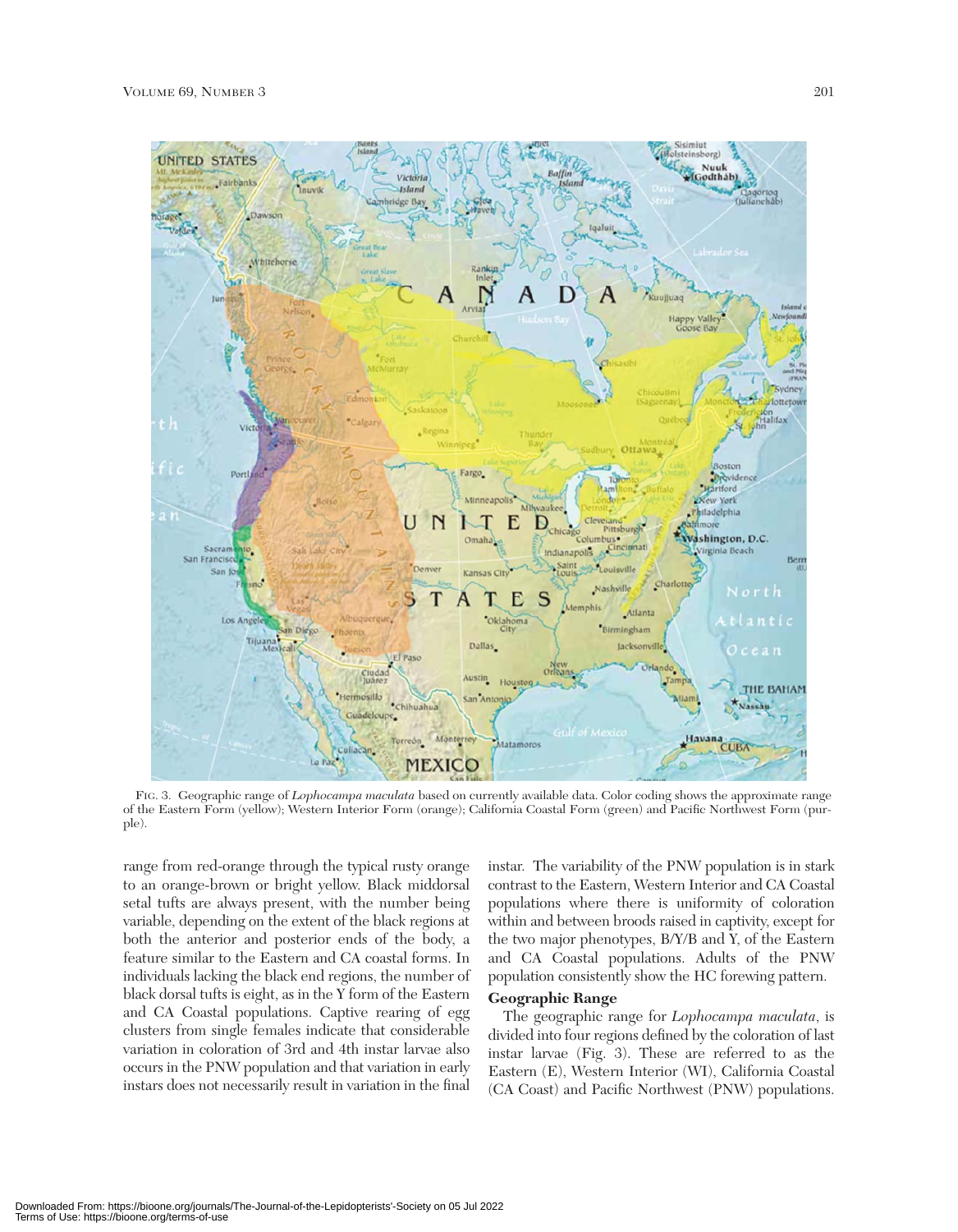

FIG. 4. Plots of elevation vs. latitude for confirmed observations of *Lophocampa maculata* in: **a**, Pacific Mountains (Sierra Nevada, Cascade and British Columbia Coastal ranges) based on 37 observations; **b**, Rocky Mountains based on 95 observations; and **c**, Appalachian Mountains based on 22 observations. The trend line on each plot is the best linear fit. The equation of each trendline is given along with the  $\mathrm{R}^2$  value.

Within each region, there is great consistency of the larval coloration, as described above (see Fig. 1), except for the PNW population (Fig. 2). Adult coloration is considerably less variable than larval coloration within a region.

There remains considerable uncertainty about the complete range of this species, particularly the northern limit. The northernmost data point is Yellowknife, NWT, Canada at 62.5°N while the southernmost is Mt. Graham, Arizona, USA at about 32.5°N, giving the

species a latitude range of 30°. Within the various regions, distribution of the species may be spotty and dependent on suitable habitat. This appears to be especially true of the Great Basin region between the Pacific and Rocky Mountain ranges and the southern Appalachian Mountains. These areas are represented by little data.

The moth's range southward in the Pacific Mountains, Rocky Mountains, and Appalachian Mountains is possible because the species lives at progressively higher elevation (Fig. 4). Data on elevation vs. latitude were obtained from verified specimens or photographic data. The random nature of the observations, results in a scattering of data but the increasing elevation with more southerly latitude is obvious. The  $R<sup>2</sup>$  values provide an indication of the closeness of fit of the data to a linear relationship. It is interesting to note that for all three mountain ranges the slope of the best fit line is about the same. A shift southward of 1° of latitude results in an average increase in elevation of 300–350 feet.

Because suitable high elevation habitat is very fragmented in the southern part of its range, especially in the southern Rocky Mountains, the species exists in isolated "sky islands." Similar fragmentation may occur in the southern Appalachians. This geographic fragmentation coupled with the expected limited migration ability suggests these southern populations may exhibit greater genetic variation than the more contiguous northern populations. Efforts to explore this are underway, looking particularly at Arizona and New Mexico populations. The current period of global warming is expected to further minimize suitable habitat in the southern part of the species range and may eventually lead to local extirpations at the southern ends of its geographic range. In many places the species is now found at the highest possible elevation, making further increases in elevation in response to global warming impossible. In contrast, warming in the subarctic areas of northern Canada may allow the species to extend its range north as the range of willows and other deciduous host trees expand northward.

## **Chemical Basis of Pigmentation**

Melanin is a widespread pigment responsible for pigmentation in animals, the browning reaction of damaged plant tissue (Riley 1997; Sugumaran 2002) and sclerotization of the insect cuticle (Nelson 2008). Melanins are complex polymeric oxidation products of the amino acid tyrosine resulting from the action of the enzyme tyrosinase and, possibly, other enzymes as well. Melanin occurs in two forms, brown to black eumelanin and orange to red pheomelanin. Pheomelanin results from condensation of the initial oxidation product of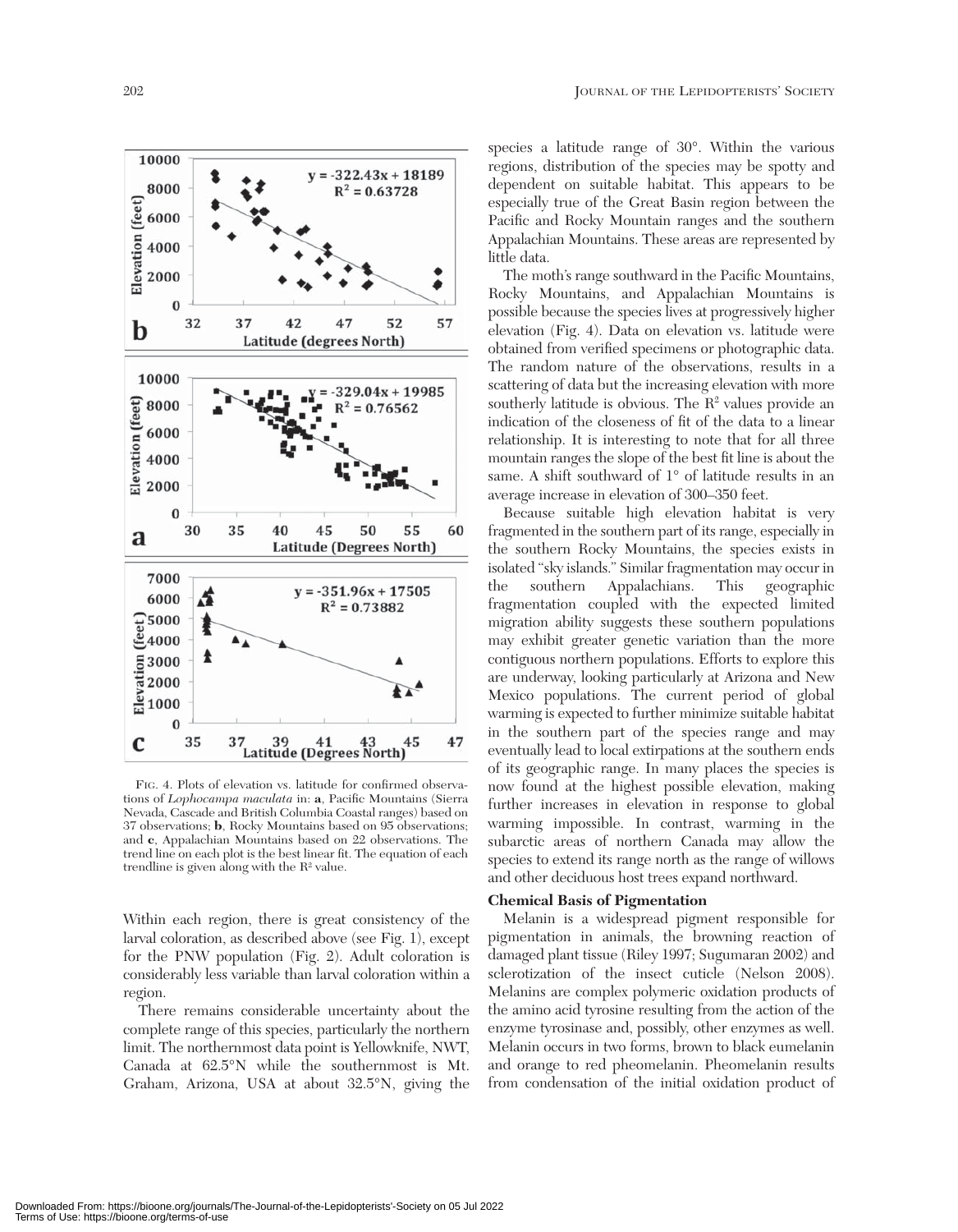| Brood Type <sup>+</sup>   | All B/Y/B Individuals | Mix of B/Y/B and Y Individuals | All Y Individuals |
|---------------------------|-----------------------|--------------------------------|-------------------|
| Number of Broods          |                       | 4                              | 6                 |
|                           |                       | 17:15                          |                   |
| Number of $B/Y/B:Y$       |                       | 35:29                          |                   |
|                           |                       | 28:45                          |                   |
|                           |                       | 11:9                           |                   |
|                           |                       |                                |                   |
| Overall Ratio of B/Y/B: Y |                       | 91:98                          |                   |

TABLE 1. Phenotypes Resulting from Captive Rearing of Eggs from Wild Females of the California Coastal Form of *Lophocampa maculata*\*

\*All broods were from Aptos, California. Gravid females were collected at a light and allowed to ovipost in paper bags. Each brood represents the egg production from a single female. Larvae were raised under identical conditions of temperature and light (16 L:8 D) on Pacific Willow (Silax lasiandra). For the mixed phenotype broods, the ratio of the two color forms are given along with the overall ratio for all four broods.

+B/Y/B stands for the black/yellow/black color pattern (see text); Y stands for the yellow color pattern (see text)

| Population         | Last Instar Larval<br>Coloration                                       | <b>Presence of Black</b><br>Middorsal Tufts | Voltinism  | Food preference                                                      |
|--------------------|------------------------------------------------------------------------|---------------------------------------------|------------|----------------------------------------------------------------------|
| Eastern            | black/yellow/black<br>(majority form)<br>all yellow<br>(minority form) | yes                                         | univoltine | Wide range of deciduous<br>trees Silax, Alnus, Acer,<br>Betula, etc. |
| Western Interior   | black/orange/black                                                     | $\mathbf{no}$                               | univoltine | Silax, Alnus, Acer, etc.                                             |
| California Coastal | black/yellow/black<br>$({\sim}\,50\%)$<br>all yellow<br>$(-50\%)$      | yes                                         | bivoltine  | Appears to feed exclusively<br>on Silax                              |
| Pacific Northwest  | Extremely variable                                                     | yes                                         | univoltine | Wide range of deciduous<br>trees: Silax, Alnus, Acer, etc.           |

| TABLE 2. Phenotypic Characteristics of the Various Geographic Populations of Lophocampa maculata |  |  |
|--------------------------------------------------------------------------------------------------|--|--|
|                                                                                                  |  |  |

tyrosine with thiols, such as cysteine. Because of their lack of solubility in almost all solvents and their polymeric, heterogenic nature, melanins are usually identified by characteristic products formed via oxidative degradation.

Analysis of the pigments in 5th instar setae by alkaline hydrogen peroxide degradation followed by HPLC analysis (Napolitano 2000) reveals the presence of pyrrole tricarboxylic acid (PTCA). PTCA is a recognized product of eumelanin degradation. Thus, in all geographic populations, the black pigment in setae is eumelanin. The orange pigment characteristic of last instar larvae of the Western Interior form has solubility

and spectroscopic characteristics consistent with pheomelanin, however further work is needed to confirm this result.

Both eumelanin and pheomelanin are produced endogenously from the common precursor tyrosine. In contrast, the yellow pigment characteristic of both the Eastern and CA Coastal populations is exogenous in origin. Extraction followed by HPLC analysis, along with solubility and spectroscopic characterization, indicate it is a xanthophyll obtained from the larval diet. HPLC analysis of extracts of pacific willow (Silax lasiandra), a common host plant for the CA Coastal and PNW populations, indicates two predominant xanthophylls,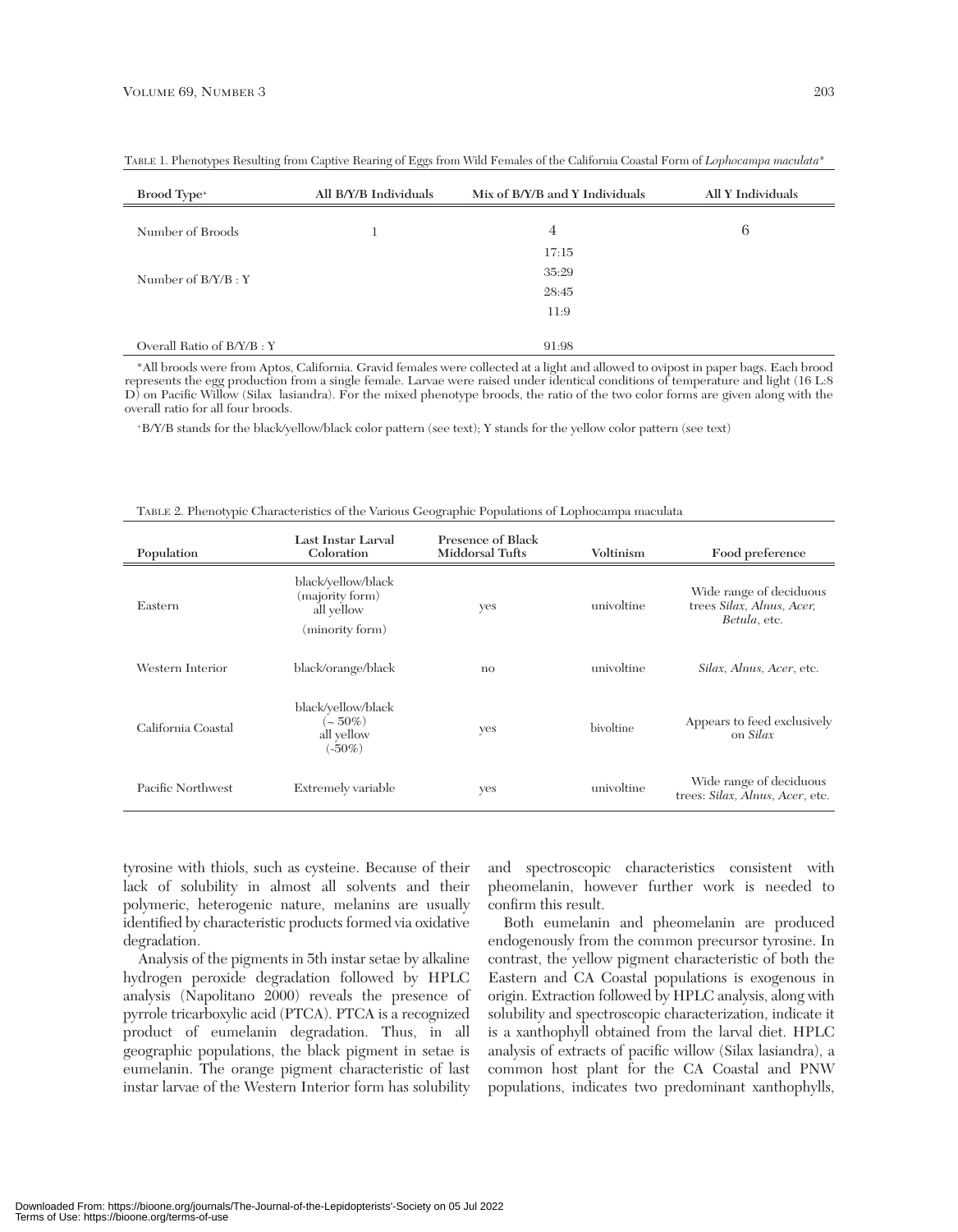

FIG. 5. Geographic variation in the "white" phenotype of *Lophocampa maculata*. All are 4th instars. **a**, Eastern form (courtesy Becca Walling); **b**, Eastern form (courtesy Rebekah Keating); **c**, Western Interior form (courtesy Harvey Schmidt); **d**, Pacific Northwest form; **e**, Pacific Northwest form (courtesy Peter Wood); **f**, Pacific Northwest form; **g**, Western Interior form (courtesy Dwaine Keuter); **h**, Western Interior form (courtesy David Droppers); **i**, CA coastal form (courtesy Brooke Sheridan).

lutein and zeaxanthin. Zeaxanthin appears to be the major component of the yellow setae pigment in *L. maculata* based on retention time in HPLC and visible absorption spectrum. Extraction of different colored setae indicates that the yellow pigment is not confined exclusively to the yellow setae but is found in both the black setae, found in all populations, and the orange

setae in the Western Interior population, in roughly the same amount per mg of setae regardless of setae color. The yellow color is masked in black and orange setae by the more intense melanin color. In addition, a pigment with identical spectroscopic characteristics is obtained from the forewing of adults. It appears that the yellowbrown color of at least the lighter areas of the forewing is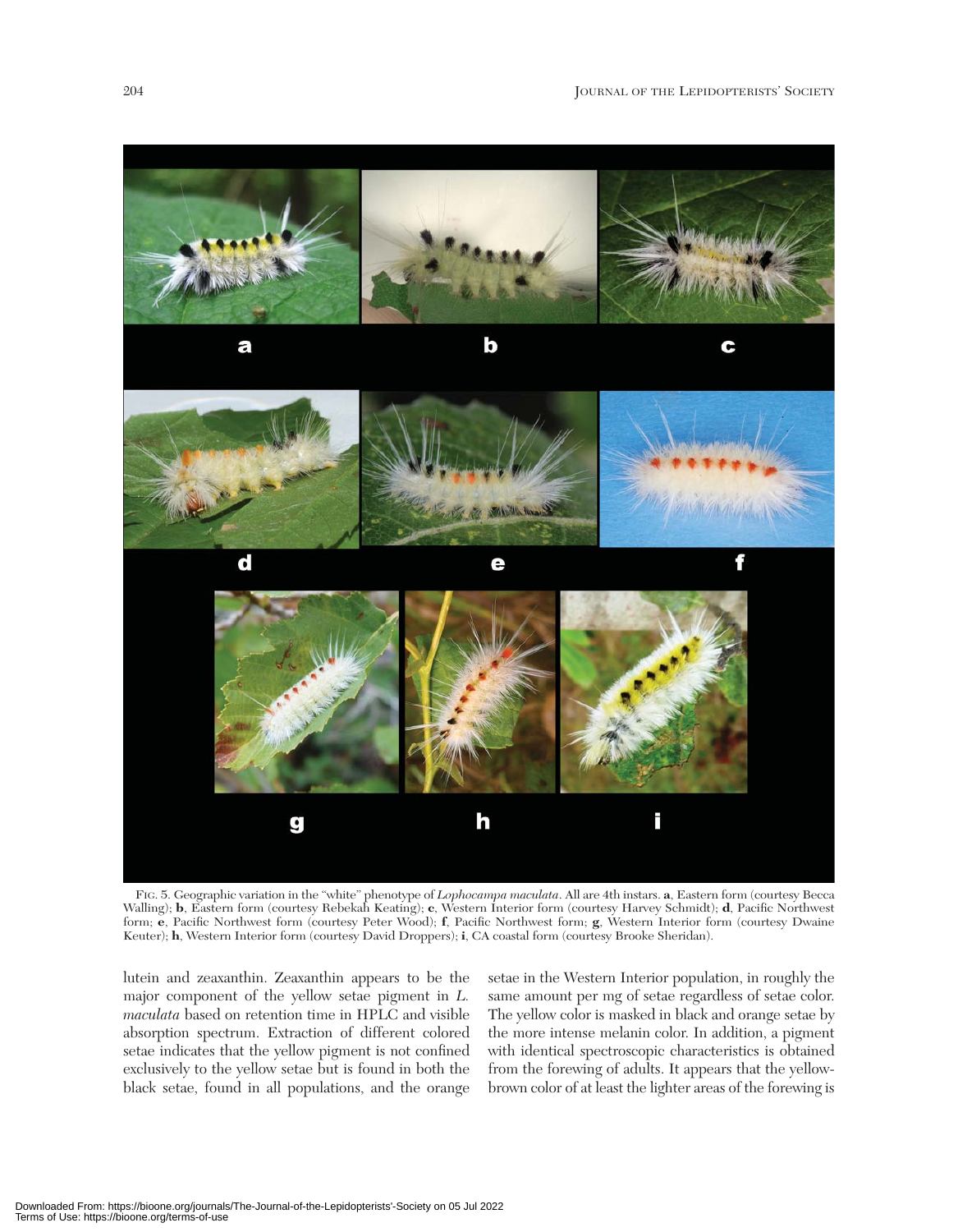due in part to xanthophyll retained from the larval stage. Admixture of varying amounts of eumelanin may be responsible for at least part of the pattern of maculation on the wing.

Newly hatched larvae of *L. maculata* from all populations are gray in color with dark black heads, indicative of eumelanin (Figure 1d). They have no yellow color. As shown in Figure 1e, after several days of feeding the integument turns a bright yellow, resulting presumably from ingestion of xanthophylls. Newly molted larvae have a yellow head capsule, which darkens over a period of several hours to its normal black color. This must result from synthesis of eumelanin, which then obscures the yellow color. Synthesis of black eumelanin eventually results in the typical black head capsule. This phenomenon has been observed in all *L. maculata* populations.

#### **Partially Depigmented Forms of** *L. maculata*

A rare and interesting variant in the larval coloration of this species involves individuals that exhibit a partial loss of setae pigmentation in the 4th or occasionally the 3rd and 4th instars, followed by return to normal pigmentation in the final, 5th instar. These individuals are referred to as partially depigmented since they lack pigmentation of the setae except for the middorsal tufts, for which the coloration can be black or orange or a combination of the two colors (Fig. 5). On occasion, a single whorl can have a mixture of differently colored setae and, in some cases, there is a yellow fringe around the black tuft.

The partial depigmentation phenomenon was first observed in Wisconsin, involving the Eastern population. Since then, it has been observed in all geographic populations, although there are differences between populations. A preliminary report of this phenomenon has been published (Strothkamp 2011). Since that publication considerable additional information has been obtained. The phenomenon has been observed in both wild populations and captive reared broods of the WI population from two widely separated locations in the San Bernardino and Sierra Nevada mountains of California, a single individual out of broods of 62 and 41 individuals, respectively, was observed to exhibit the partial loss of pigmentation. One case involved both the 3rd and 4th instars while in the other, only the 4th instar was involved. In both cases the 5th instar and the resulting adults had normal coloration.

Initial observations of wild individuals had involved single individuals, consistent with the captive reared observation of a single individual in two large broods. More recently, several reports have been obtained of multiple individuals found in the same immediate area at



FIG. 6. Voltinism in *Lophocampa maculata* populations. Kernel density plots of flight data for three geographic populations of *Lophocampa maculata*. Data from: **a**, the state of Utah, USA (Western Interior population); **b**, the province of Quebec, Canada (Eastern population); **c**, California Coastal Population (from San Francisco to Los Angeles, CA, USA). In **c**, the solid line is the actual data showing a bivoltine pattern. The dotted and dashed curves show an approximate resolution of the data into a spring flight (dotted line) and a late summer flight (dashed line). Below each kernel density plot is a rug plot showing the actual dates of observations.

the same time, all at the same stage of development. This suggests that there is a variety of this phenomenon that may involve multiple individuals of a brood, or perhaps an entire brood. Unfortunately, in all cases except one of multiple, wild individuals, specimens were not collected and so our knowledge of the duration of the depigmented state and the appearance of normal adults rests on four instances of captive reared individuals. All of these involved single individuals except for a group of three collected in Portland, OR and provided to me. These individuals, obtained at the 4th instar, were almost certainly from the same brood and all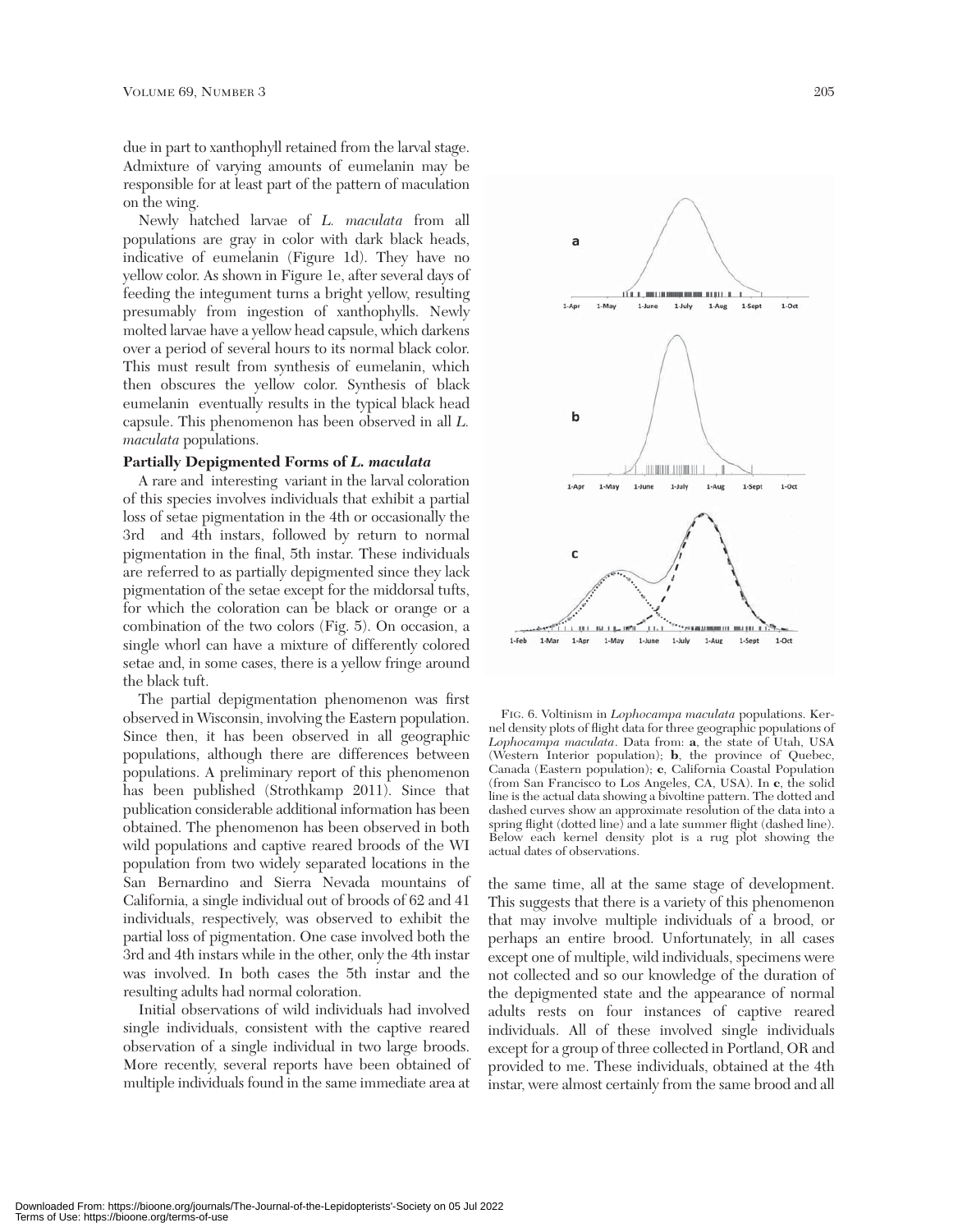exhibited the reversion to normal pigmentation in the 5th instar and production of normal adults. This multiindividual phenomenon has been reported from Eastern and PNW populations. The paucity of simultaneously emerging adults from the depigmented larvae raised in captivity has prevented breeding. Thus, to date, it has not been possible to obtain broods from the phenotypically characterized larval forms to further investigate the inheritance of this trait. However, the limited data available suggests that the occurrence of the depigmented form can involve either a single individual, or perhaps an entire brood and does not have an obvious environmental explanation.

The presence of pigmentation in some regions of setae in these depigmented individuals is consistent with a complex mechanism of control of pigmentation involving a large number of gene products. The requirement for several alleles, each occurring with low frequency, to produce this phenotype could account for its rarity. *L. maculata* exhibits both spatial variation in pigment production within an instar and temporal variation between instars. The depigmentation phenomenon must involve control elements of pigmentation expressed differently in the different instars. Depigmentation involves both the endogenously synthesized melanin pigment and the exogenous xanthophyll pigment. In addition, loss of pigmentation in setae is only partial since all individuals exhibiting this phenomenon have either black or orange middorsal tufts and some have a surrounding ring of yellow pigment as well (Figure 5). Thus, even in the depigmented individuals there is some synthesis of pigment as well as absorption of pigment from food. This suggests that both the enzymes necessary for melanin biosynthesis and the proteins involved in absorption and transport of xanthophylls are intact. The genetic defect must be in one or several of the genes that regulate the expression of pigmentation in the various regions of the body. To my knowledge, no comparable phenomenon has been reported in other species of Lepidoptera. However, many mammals show a similar spatial variation in melanin pigmentation in their fur, which can result in striking patterns of coloration, such as in the Bengal tiger, *Panthera tigris tigris*. Many mammalian examples of genetic control of fur pigmentation with a spatial variation, like the tiger, have been studied (Eizirik 2010). The situation in the larval forms of *L. maculata* may be similar

The Bengal tiger provides an interesting parallel to the partially depigmented phenotype of *L. maculata*. Rare "white" tigers occur in the wild and have been bred in captivity (Thornton 1967; Thornton 1978). These individuals either lack completely or have reduced pheomelanin production but do produce eumelanin, giving them a pattern of black or brown stripes on a white background, and occasionally some regions of orange fur (Xu 2013). The net result is excess white fur relative to the wild type (analogous to the situation in *L. maculata*). Mating of two white tigers results in exclusively white offspring, consistent with inheritance as a recessive trait. Broods of *L. maculata* composed entirely of individuals possessing the "white" phenotype might have similar genetic underpinnings. However, the observation of single depigmented individuals in broods raised in captivity suggests that expression of this phenotype in *L. maculata* is not simply a case of dominant and recessive traits, as it appears to be in the Bengal tiger.

# **Voltinism**

*L. maculata* is univoltine across most of its range. Records from geographically restricted populations were analyzed by calculation of kernel density functions (Fig. 6). The data for a typical Western population (a) and Eastern (b) show a single, reasonably symmetrical curve. In contrast, the CA coastal population is clearly bivoltine. The spring flight along the CA coast is not as large as the late summer flight. The two flights of the CA coastal population occur on either side of the early summer, univoltine flight of other *L. maculata* populations, although there is some overlap. The bivoltinism of the CA coastal population is likely a consequence of the longer growing season along the immediate coast. Populations in the Sierra Nevada Mountains, living at the same latitude, are univoltine. The moderating effect of the Pacific Ocean along the immediate coast results in a Mediterranean climate from southern CA to just north of San Francisco, which coincides with the known region of bivoltinism. The ancestral phenotype of *L. maculata* was likely univoltine, with a switch to bivoltinism along the immediate Pacific coast of California resulting from the development of a suitable climate during the warming period after the last glacial maximum. The current period of global warming is causing a similar switch from uni to bivoltinism in a number of central European butterfly and moth species (Altermatt 2010) and Scandinavian moths (Poyry 2011).

## **DISCUSSION**

Division of the total range of *L. maculata* into four regions is warranted by the phenotypic characteristics summarized in Table 2. Last instar coloration, along with the other phenotypic characteristics given in the table, provide a clear distinction among the four populations. Given the size of the geographic areas, it seems likely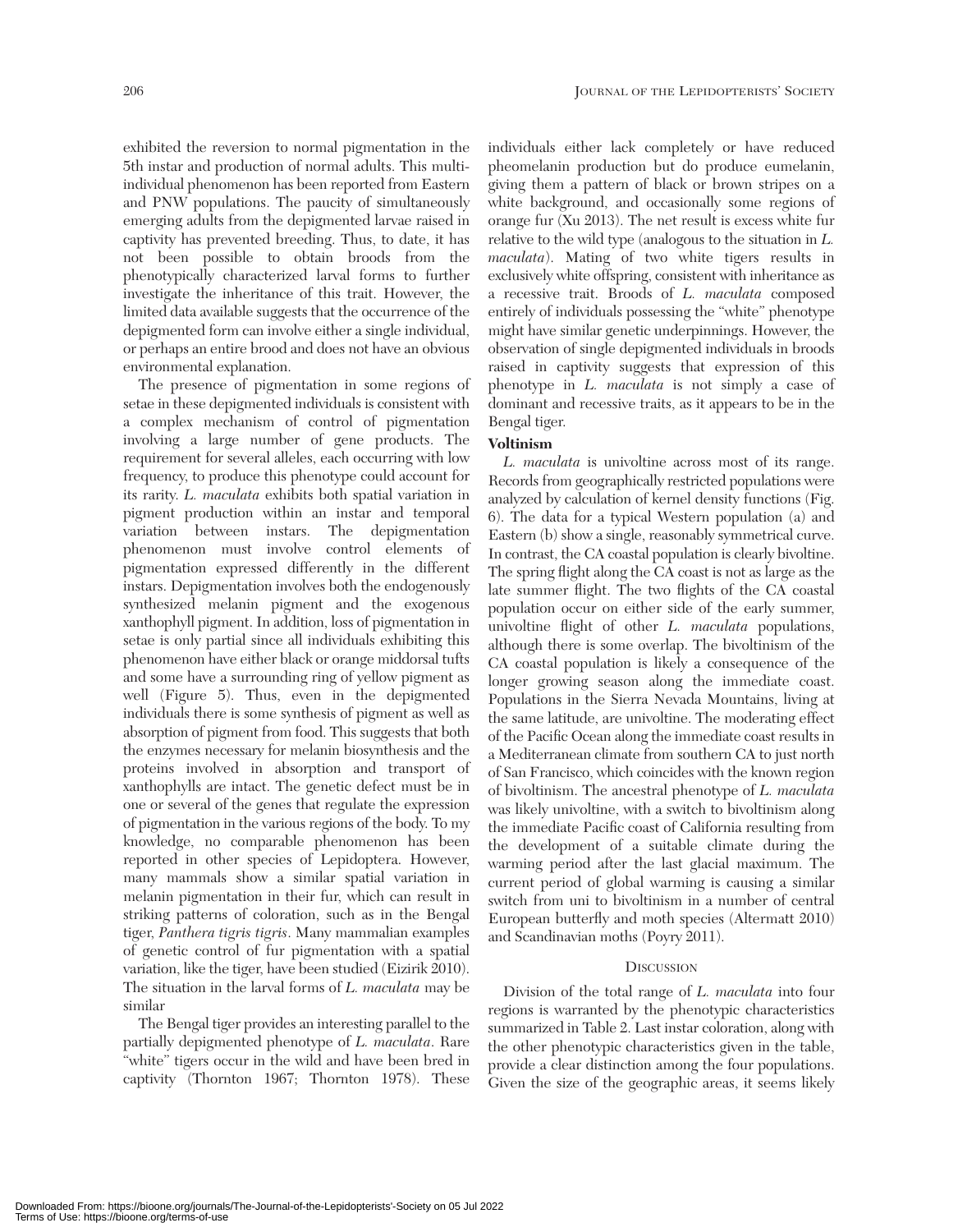that there are additional, as yet unresolved, distinctions within each of the four regions that may, in the future, require further subdivision.

It is not known if the differences in larval color have a significant adaptive value. Because all the larval color patterns found in *L. maculata* are visually obvious on a leaf surface, perhaps all are adequate to warn would be predators that it is not a suitable target. The wide, and apparently stable, variation in coloration in the PNW populations is consistent with a lack of strong survival advantage to one color pattern in this region. For the other populations, the consistency over a wide geographic range suggests that some other factor that does have a survival advantage may be responsible. For example, genetic factors responsible for differences in larval coloration may be closely linked to another trait which is selected for in each region.

Most of the present range of *L. maculata* was not habitable by the organism during the last glacial maximum (LGM) because the area was either buried under ice or, in the regions immediately south of the ice mass, the climate was too severe to support either the necessary broadleaf trees or the moth itself. As the climate gradually warmed after LGM about 20,000 years ago, the present day geographic variants must have developed as the organism started to move north from a refugium (perhaps in northern Mexico) where it had uniform phenotypic features. The consequences of the repopulation of northern European biota after LGM from several southern refugia has been documented (Hewitt 1996, 1999) and some features may be applicable to North America.

Xanthophylls appear in all larval stages as integument or setae pigmentation in all populations of this species and in adults as well. This suggests that they were present in the ancestor of the species (and likely genus or even higher level taxon). Eumelanin also plays a major role in pigmentation in all populations and was likely part of the ancestral pigmentation. In contrast, the orange pigment has a minor role in the pigmentation of early instars of the Eastern and CA Coastal populations, where it is not present in the final instar. The major role of the orange pigment in the last instar of the WI population must result from a genetic alteration in its expression rather than a newly acquired biosynthetic capability, since all populations of *L. maculata* have the ability to synthesize the orange pigment. In the Western Interior form, production of orange pigment in the last instar larvae is also linked to a lack of black dorsal tufts.

All the univoltine populations of *L. maculata* show a peak flight at about the same time of year. This at first may seem unusual given the wide range of latitude but

actually is consistent with the organism living in very similar climatic zones regardless of latitude, as noted earlier. The environmental cues used by this species to time the various stages of its lifecycle such as pupal development and continued larval development to the adult vs. diapause, likely involve a combination of hours of daylight and degree days, as observed for other moth species (Nagarkatti 2001; Tobin 2008). Detection of the genetic variation responsible for the phenotypic characteristics described in this paper is a major focus of future work. A complete understanding of both the phenotypic and genotypic variations within this small creature may potentially shed light on fundamental mechanisms of evolution as well as the postglacial environmental changes that occurred in North America.

#### ACKNOWLEDGEMENTS

David Wagner provided valuable specimens and advice. Charlene Donahue provided specimens and data on *L. maculata* in Maine. In addition, the following individuals provided observations, photos and specimens. Without their help and generosity this research could not have been done: Gary Anweiler, Elizabeth Avis, Linda Butler, John Davis, Julien Delisle, Larry de March, Bill Dempwolf, Tom Dimock, William Douglas, Jason Drombroskie, David Droppers, Loran Gibson, Josiah Gilbert, Ruth Gravanis, Melinda Green, James Harris, Dona Hilkey, Freda Holmes, Hoppingcrow, Mandy Howe, Phil Huntley-Franck, Eric Johnson, Steve Johnson, Rebakah Keating, Fran Kerbs, Duane Keuter, Jeff Lee, Kelly Lotts, Jim McDermott, Gary McDonald, Sam McNally, Tom Middagh, Dan Molter, Sylvia Moon, Bret Mossman, Ben Mous, Tomas Mustelin, Bill Oehlke, Dick Palmer, Tynan Phillips, Nelson Poirier, Evan Rand, James Reilly, Will Richardson, Kelly Richers, Dana Ross, Sandra Russell, Lynette Schimming, Harvey Schmidt, Brooke Sheridan, Jeff Smith, Janice Stiefel, Bo Sullivan, Jonathan Sylvestre, Jeremy Tatum, Ken Vaughan, Dwaine Wagoner, Becca Walling, Dave Wikle, David Woo, Peter Wood. Both reviewers provided valuable suggestions. Financial support from Lewis  $\&$  Clark College is gratefully acknowledged.

#### LITERATURE CITED

- ALTERMATT, F. 2010. Climatic warming increases voltinism in European butterflies and moths. Proc. R. Soc. B 277: 1281–1287.
- BEADLE, D. AND LECKIE, S. 2012. Peterson Field Guide to Moths of Northeastern North America. Houghton Mifflin Harcourt, New York, 611 pp.
- BUTTERFLIESANDMOTHS. Available from: http//www.butterfliesandmoths.org (Last accessed July 15, 2014)
- DYAR, H.G. 1892A. Additional notes on bombycid larvae. Psyche 6: 323–326.
- ––––– 1892B. Preliminary remarks on some North American species of Halesidota Hubn. Canadian Entomologist 24: 304–306.
- EDWARDS, H. 1876 Pacific coast Lepidoptera-N. 19 Notes on a singular variety of the larva of Halesidota agassizii. Proc. Calif. Acad. Sci. 7, part 1: 128–130.
- EIZIRIK, E. 2010 Mammalian coat pattern genes: multiple genomic regions implicated in domestic cat stripes and spots. Genetics 184: 267–275.
- HARRIS, T.W. 1841. A report on the insects of Massachusetts injurious to vegetation. Folsom, Wells & Thurston, Cambridge, MA, 449 pp.
- HEWITT, G. 1996. Some genetic consequences of ice ages, and their role in divergence and speciation. Biol. J. Linn. Soc. 58: 247–256.